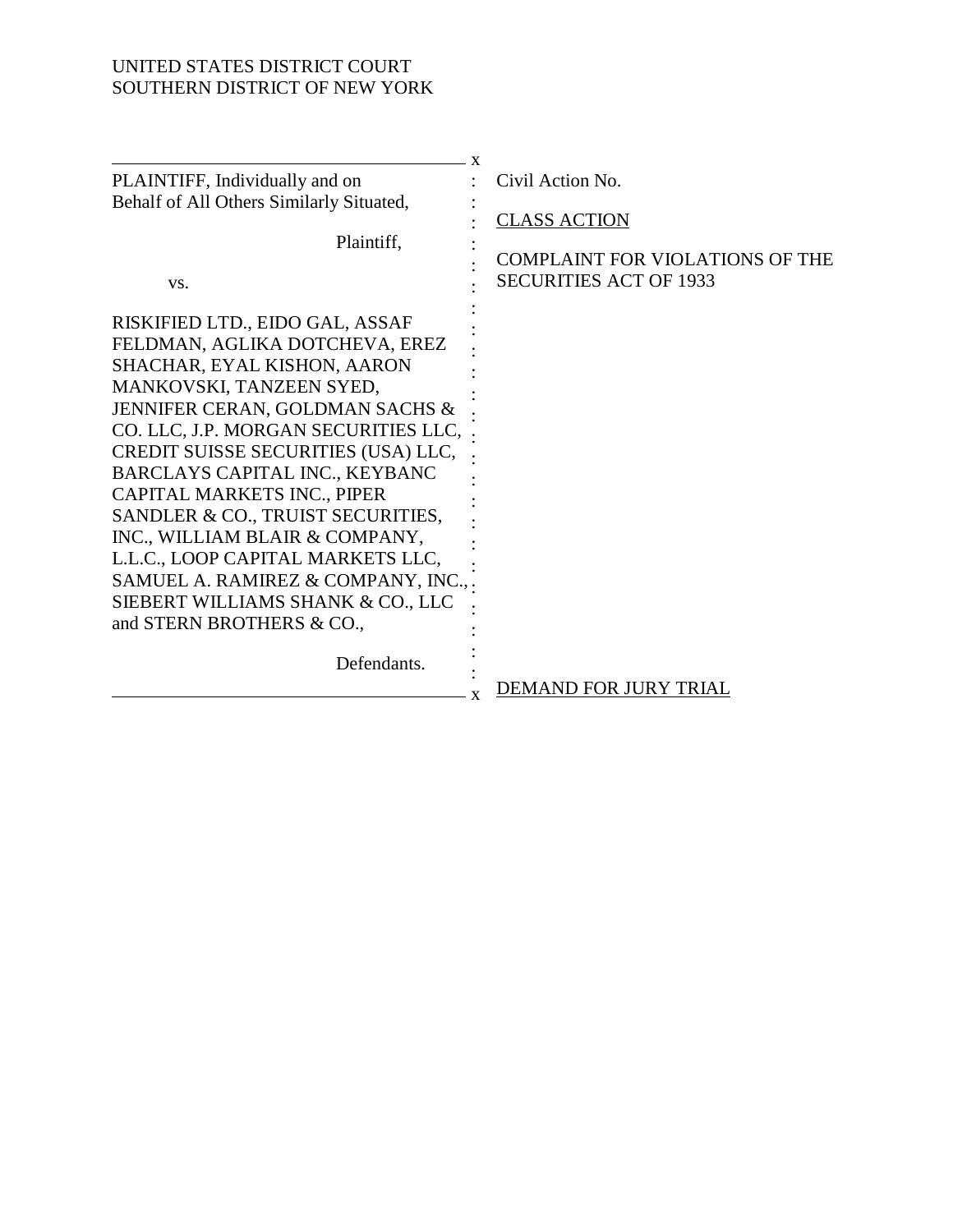Plaintiff, individually and on behalf of all others similarly situated, by plaintiff's undersigned attorneys, for plaintiff's complaint against defendants, allegesthe following based upon personal knowledge as to plaintiff and plaintiff's own acts and upon information and belief as to all other matters based on the investigation conducted by and through plaintiff's attorneys, which included, among other things, a review of U.S. Securities and Exchange Commission ("SEC") filings by Riskified Ltd.("Riskified" or the "Company"), the Company's press releases, and analyst reports, media reports, and other publicly disclosed reports and information about the Company. Plaintiff believes that substantial additional evidentiary support will exist for the allegations set forth herein after a reasonable opportunity for discovery.

## **NATURE OF THE ACTION**

1. This is a securities class action on behalf of all persons or entities who purchased Riskified Class A ordinary shares in or traceable to the Company's July 2021 initial public offering (the "IPO") seeking to pursue remedies under the Securities Act of 1933 (the "1933 Act").

### **JURISDICTION AND VENUE**

2. The claims alleged herein arise under §§11 and 15 of the 1933 Act, 15 U.S.C. §§77k and 77o. This Court has jurisdiction over the subject matter of this action pursuant to §22 of the 1933 Act, 15 U.S.C. §77v.

3. This Court has personal jurisdiction over each of the defendants and venue is proper in this District. Defendants conducted the IPO in this District, drafted the Registration Statement (defined below) in substantial part in this District, disseminated the statements alleged to be false and misleading herein into this District, and solicited purchasers of Riskified shares in this District. The Riskified shares issued in the IPO also trade in this District.

- 1 -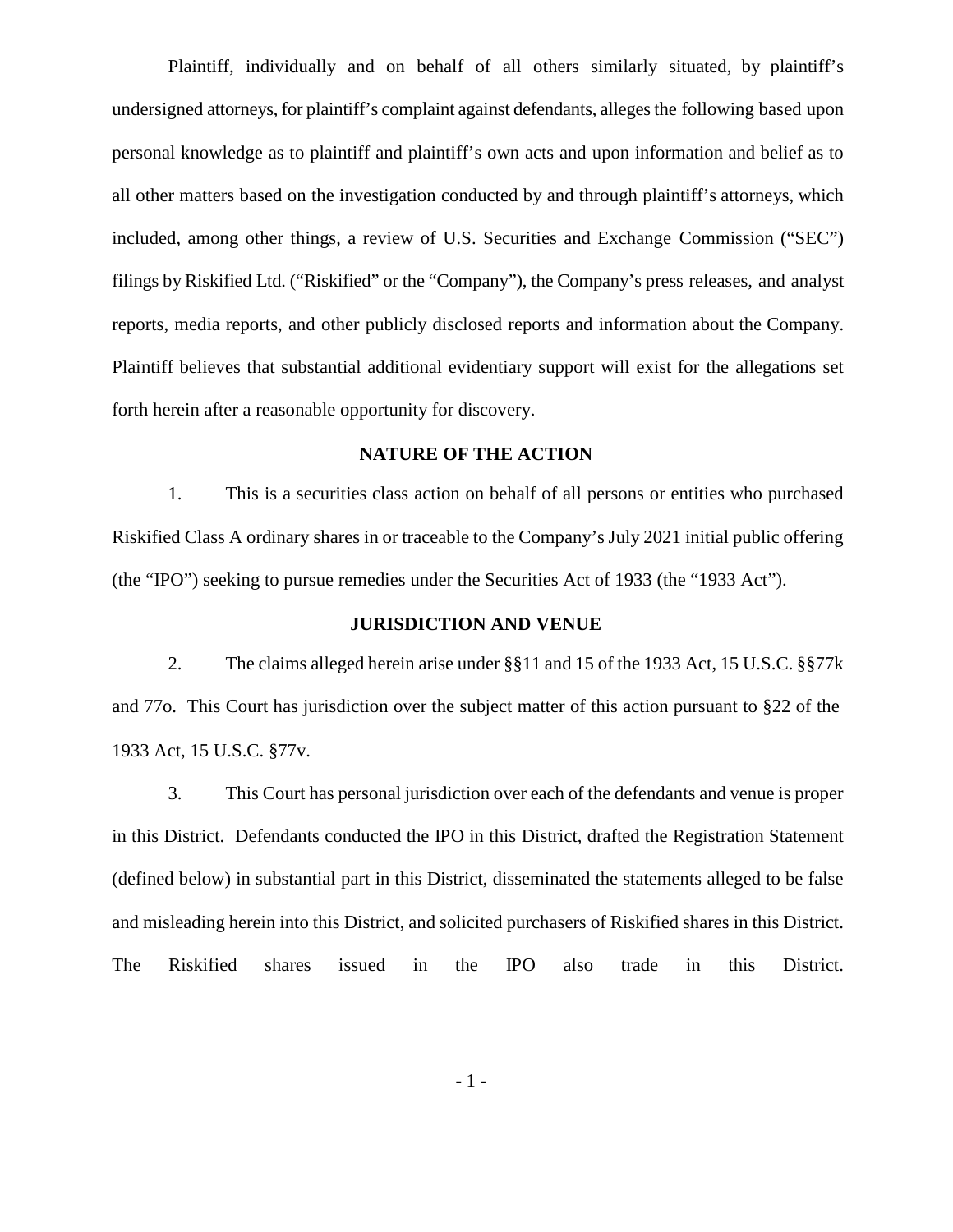#### **PARTIES**

4. Plaintiff purchased Riskified Class A ordinary shares in or traceable to the IPO and has been damaged thereby.

5. Defendant Riskified is an eCommerce risk management platform that uses machine learning to identify fraud. The Company is incorporated and headquartered in Israel. Riskified Class A ordinary shares were issued and trade in New York on the New York Stock Exchange ("NYSE") under ticker symbol "RSKD."

6. Defendant Eido Gal ("Gal") co-founded Riskified and served as Riskified's Chief Executive Officer ("CEO") and a director at the time of the IPO.

7. Defendant Assaf Feldman ("Feldman") co-founded Riskified and served as Riskified's Chief Technology Officer and a director at the time of the IPO.

8. Defendant Aglika Dotcheva ("Dotcheva") served as Riskified's Chief Financial Officer ("CFO") at the time of the IPO.

9. Defendant Erez Shachar served as a Riskified director at the time of the IPO.

10. Defendant Eyal Kishon served as a Riskified director at the time of the IPO.

11. Defendant Aaron Mankovski served as a Riskified director at the time of the IPO.

12. Defendant Tanzeen Syed served as a Riskified director at the time of the IPO.

13. Defendant Jennifer Ceran served as a Riskified director at the time of the IPO.

14. The defendants identified in ¶¶6-13 are referred to herein as the "Individual Defendants." Each of the Individual Defendants signed the Registration Statement. In addition, the Individual Defendants each participated in the solicitation and sale of Riskified Class A ordinary shares to investors in the IPO for their own benefit and the benefit of Riskified as directors, executive officers and/or major shareholders of the Company.

- 2 -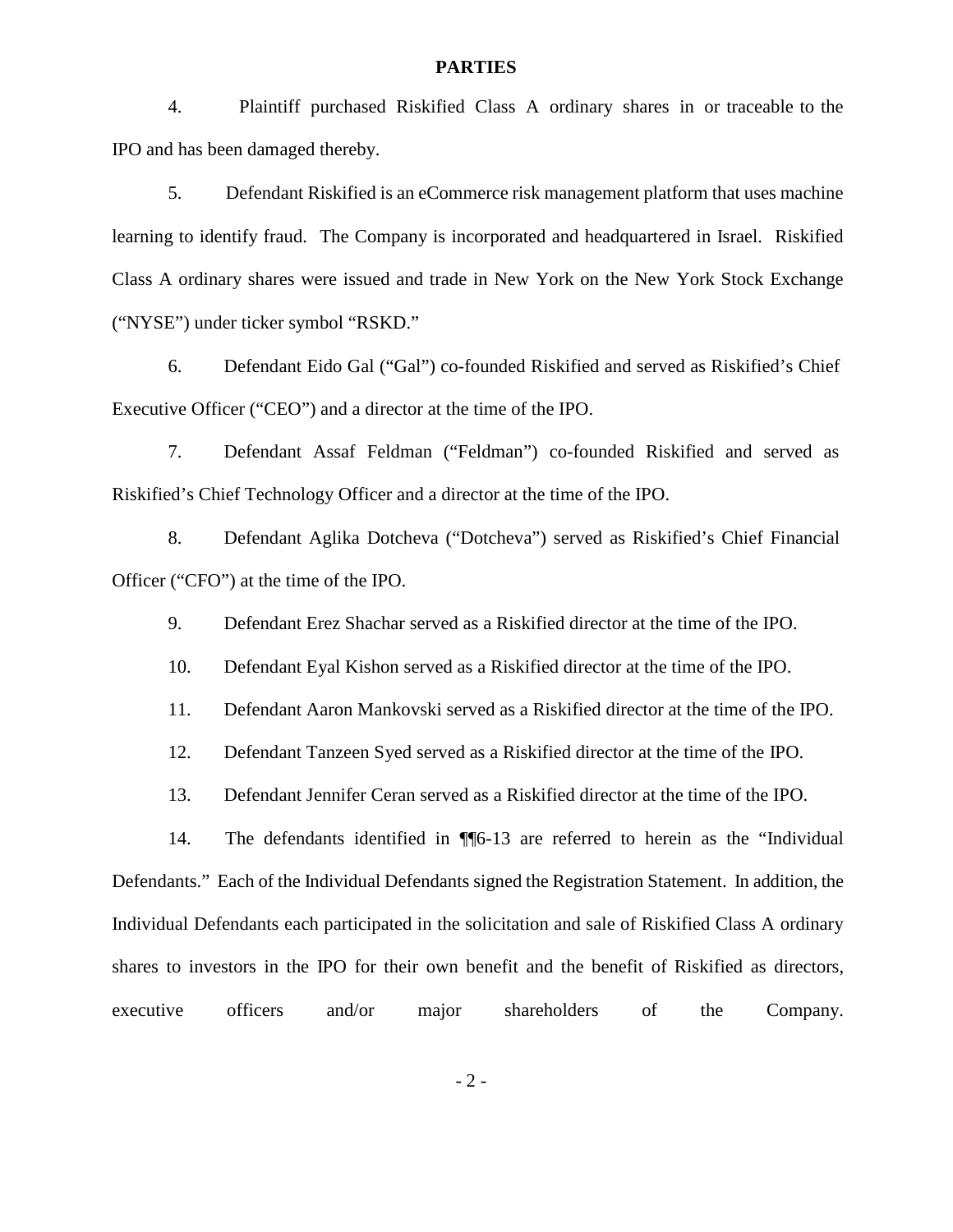15. Defendants Goldman Sachs & Co. LLC, J.P. Morgan Securities LLC, Credit Suisse Securities (USA) LLC, Barclays Capital Inc., KeyBanc Capital Markets Inc., Piper Sandler & Co., Truist Securities, Inc., William Blair & Company, L.L.C., Loop Capital Markets LLC, Samuel A. Ramirez & Company, Inc., Siebert Williams Shank & Co., LLC and Stern Brothers & Co. are referred to herein as the "Underwriter Defendants." Pursuant to the 1933 Act, the Underwriter Defendants are liable for the materially false and misleading statements in the Registration Statement as follows:

(a) The Underwriter Defendants are investment banking houses that specialize in, *inter alia*, underwriting public offerings of securities. They served as the underwriters of the IPO and shared over \$26 million in fees collectively for their services. The Underwriter Defendants determined that in return for their share of the IPO proceeds, they were willing to solicit purchases of Riskified Class A ordinary shares in the IPO. Each of the Underwriter Defendants designated personnel to the IPO working group, including investment bankers, analysts, associates and counsel, to market Riskified Class A ordinary shares, and those personnel worked on and approved the content of Riskified's Registration Statement and other offering materials.

(b) The Underwriter Defendants demanded and obtained an agreement from Riskified that Riskified would indemnify and hold the Underwriter Defendants harmless from any liability under the federal securities laws. They also made certain that Riskified had purchased millions of dollars in directors' and officers' liability insurance.

(c) Representatives of the Underwriter Defendants also assisted Riskified and the Individual Defendants in planning the IPO and purportedly conducted an adequate and reasonable investigation into the business and operations of Riskified, an undertaking known as a "due diligence" investigation. The due diligence investigation was required of the Underwriter

- 3 -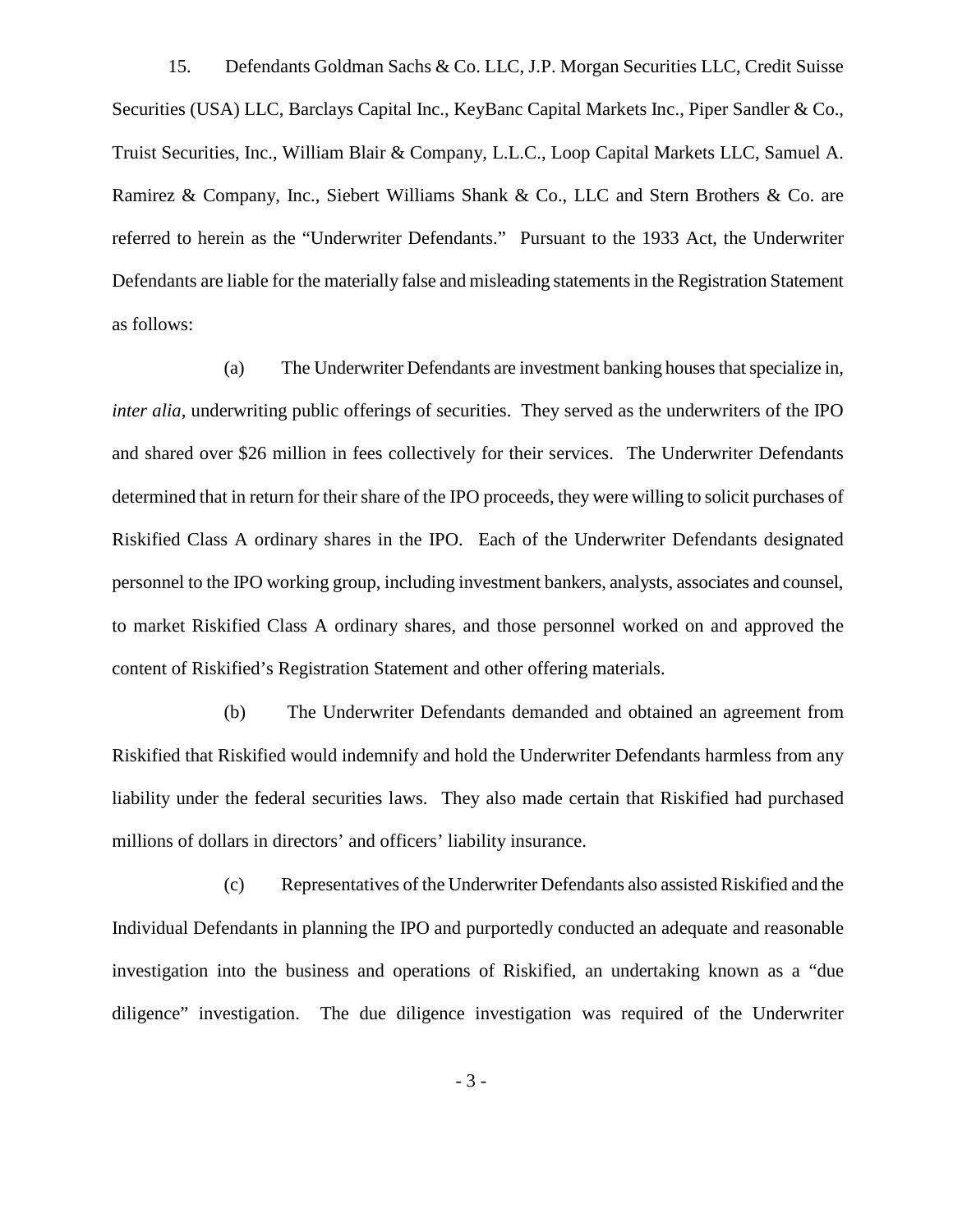Defendants in order to engage in the IPO. During the course of their "due diligence," the Underwriter Defendants had continual access to confidential corporate information concerning Riskified's operations and financial prospects.

(d) In addition to availing themselves of virtually unbridled access to internal corporate documents, agents of the Underwriter Defendants met with Riskified's management, top executives, and outside counsel and engaged in "drafting sessions" in advance of the IPO. During these sessions, understandings were reached as to: (i) the strategy to best accomplish the IPO; (ii) the terms of the IPO, including the price range at which Riskified Class A ordinary shares would be sold; (iii) the language to be used in the Registration Statement; and (iv) what disclosures about Riskified would be made in the Registration Statement. As a result of those constant contacts and communications between the Underwriter Defendants' representatives and Riskified's management and top executives, such as the Individual Defendants, the Underwriter Defendants knew, or should have known, of Riskified's existing problems as detailed herein.

(e) The Underwriter Defendants solicited and sold in the IPO Riskified Class A ordinary shares to plaintiff and other members of the Class. The Underwriter Defendants' failure to conduct an adequate due diligence investigation was a substantial factor leading to the harm complained of herein.

## **SUBSTANTIVE ALLEGATIONS**

16. Riskified operates a risk management platform that utilizes machine learning to protect its merchant-clients from fraud. Riskified's proprietary machine learning platform purportedly identifies the individual behind each online interaction, helping Riskified's customers, who consist of online merchants, eliminate risk and uncertainty from their business.

17. Riskified charges merchants a percentage of every dollar of Gross Merchandise Value ("GMV") that it approves (*i.e*., is deemed non-fraudulent by Riskified's proprietary fraud-detection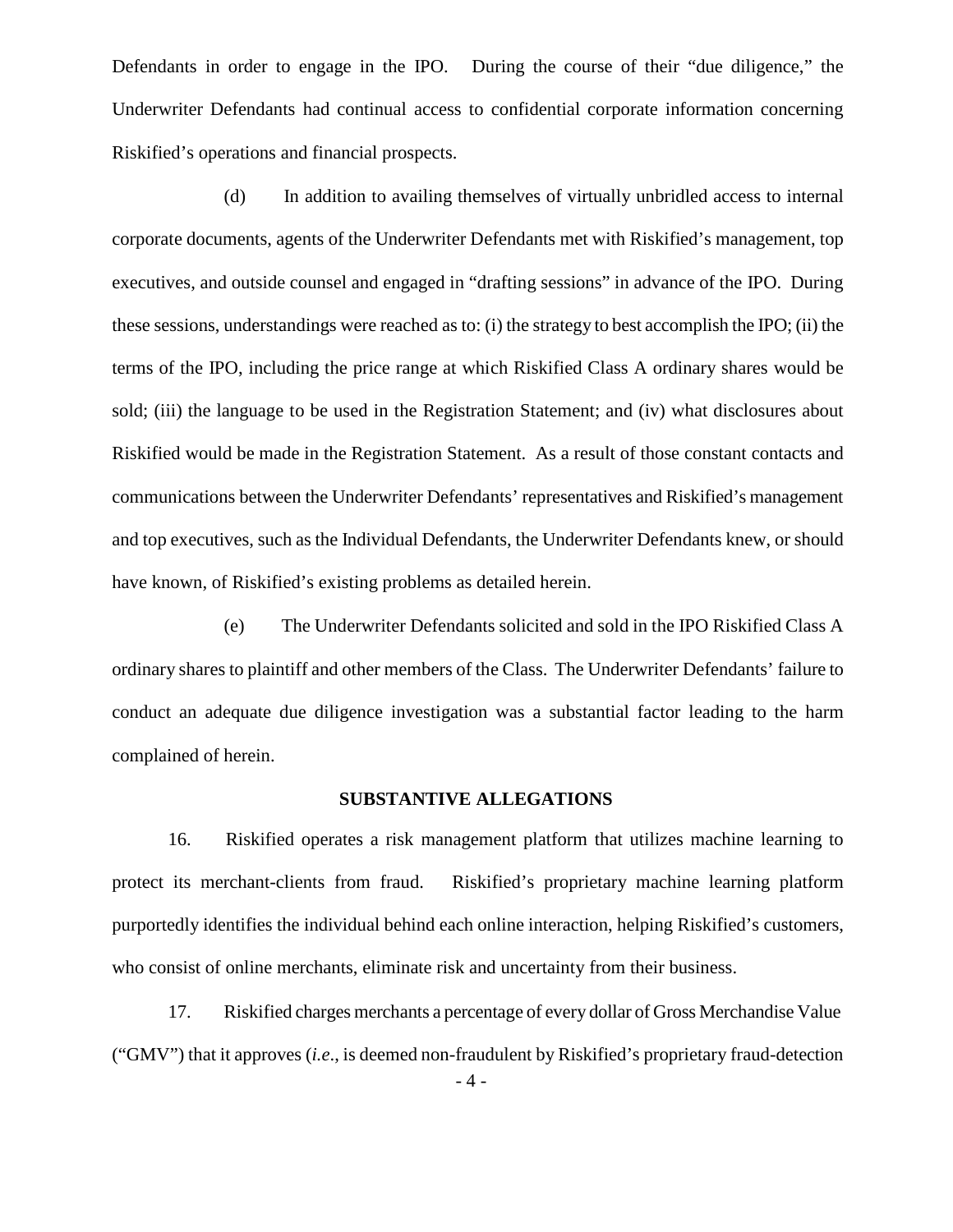software). If an approved transaction results in a chargeback (a charge reversal that occurs when a cardholder disputes a transaction), Riskified reimburses the merchant for the amount of the lost sale as part of its "chargeback guarantee."

18. Leading up to the IPO, Riskified claimed that it was experiencing tremendous revenue growth, stating that its revenue grew 55% in the first quarter of 2021 compared to the first quarter of 2020. Further, Riskified stated that its GMV grew 77%, gross profit grew 65%, and adjusted EBITDA went from a \$3.1 million loss to a \$296,000 loss, respectively, from the first quarter of 2020 to the first quarter of 2021.

19. On July 1, 2021, the Company filed with the SEC a registration statement on Form F- 1 for the IPO, which, after several amendments, was declared effective on July 28, 2021 (the "Registration Statement"). On July 30, 2021, the Company filed with the SEC a prospectus for the IPO on Form 424B4, which was incorporated into and formed part of the Registration Statement. The Registration Statement was used to sell to the investing public 20.125 million Riskified Class A ordinary shares at \$21 per share, generating over \$422 million in gross proceeds. These sales included 200,000 shares sold by defendant Feldman, Riskified's co-founder and its Chief Technology Officer and a director at the time of the IPO, generating \$4.2 million in gross proceeds for himself.

## **MATERIALLY FALSE AND MISLEADING STATEMENTS AND OMISSIONS IN THE REGISTRATION STATEMENT**

20. The Registration Statement was negligently prepared and, as a result, contained untrue statements of material fact, omitted material facts necessary to make the statements contained therein not misleading, and failed to make adequate disclosures required under the rules and regulations governing the preparation of such documents.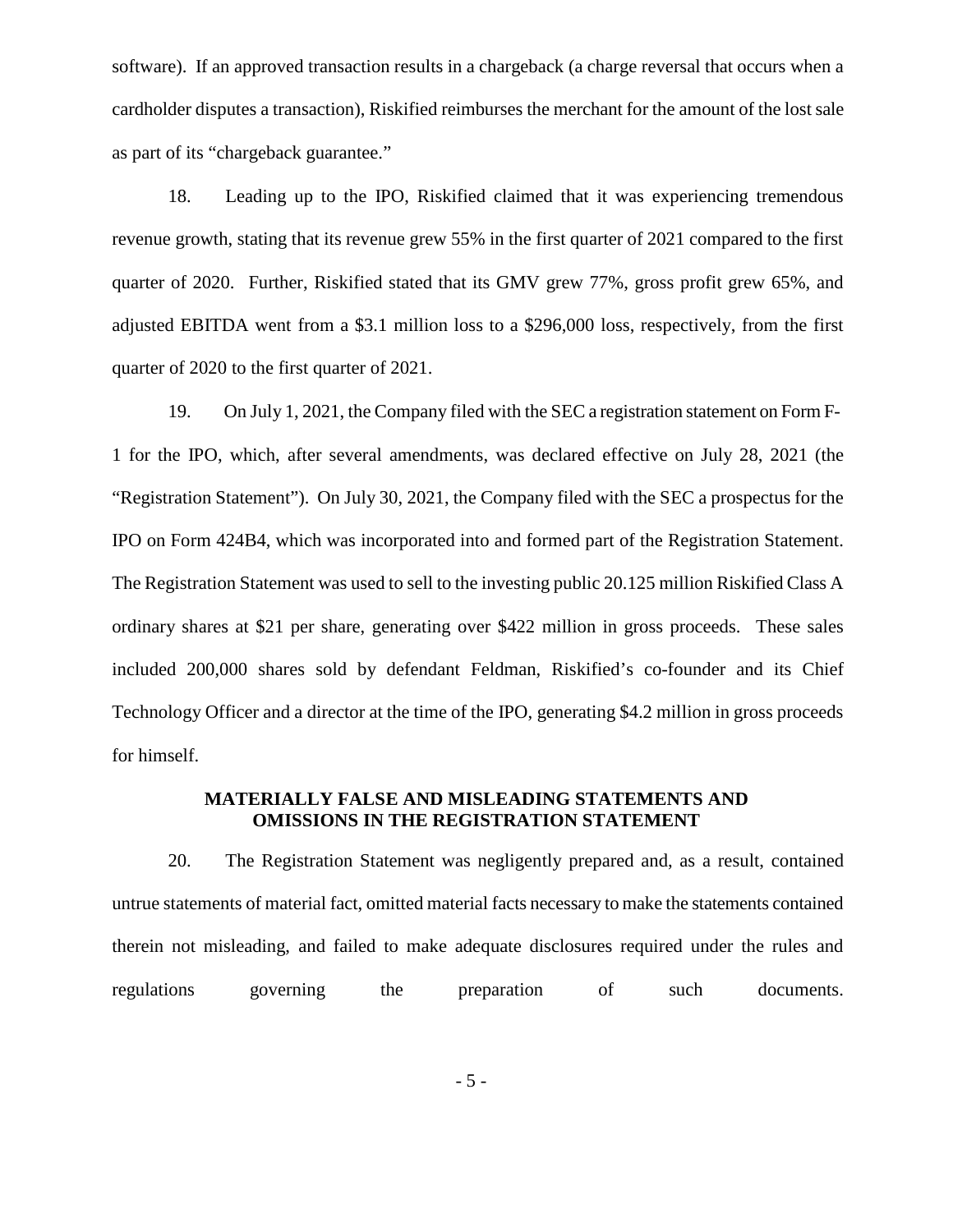21. Specifically, the Registration Statement created the misleading impression that Riskified's machine learning platform had minimized expenses due to chargebacks caused by errors in its platform and was improving as the Company expanded its business network. For example, the Registration Statement described how "as [Riskified] add[s] more GMV, we collect more data, which strengthens the predictive power of our decisioning engine and fuels product innovation." The Registration Statement similarly stated that Riskified's machine learning benefits from a global merchant network and helps merchants "eliminate risk and uncertainty from their business," employed features that "evolve dynamically as we receive more data," and utilized "[m]ulti-tiered modeling" that "improves our overall accuracy." With respect to the onboarding of new merchants, the Registration Statement stated: "As [Riskified] scale[s], [it] employ[s] multiple control groupsto monitor the performance of our algorithms," allowing the Company "to spot potential data drift and quickly retrain models to new populations" and "preserve accuracy throughout our network." Similarly, the Registration Statement repeatedly highlighted how Riskified's eCommerce risk management platform purportedly fueled a powerful flywheel effect, which further minimized the risk of platform errors.

22. The Registration Statement cited this "powerful flywheel effect" as a competitive advantage that set Riskified apart from other fraud platforms. According to the Registration Statement, the Company's risk management platform "gets stronger from each transaction we process and each merchant we add to our network." The Registration Statement also added that "[e]ach transaction we review enhances our data sets and our ability to identify similar characteristics between transactions on our network." According to the Registration Statement, "this sophisticated transaction matching enable[d] [Riskified] to deliver a strong return on investment for our merchants and drives robust product innovation that enhances the consumer shopping

- 6 -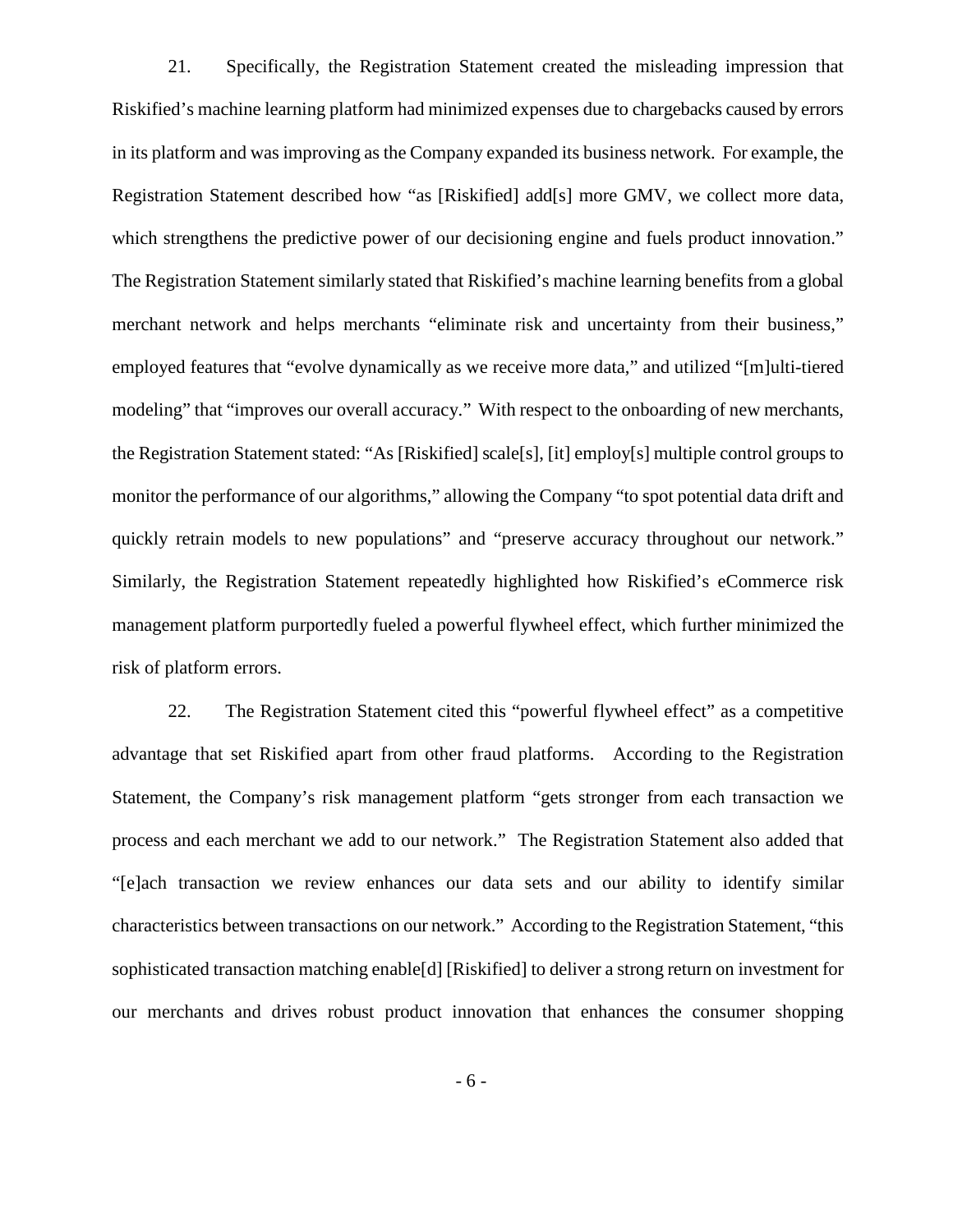experience." The Registration Statement continued: "We then leverage this improved [return on investment] for our merchants and our enhanced product suite to attract more merchants, which drives more transactions to our platform and fuels further organic growth."

23. The Registration Statement further stated that, as Riskified's fraud detection systems

had improved, the Company's chargebacks had lessened and its gross profit margin had surged over

time, stating in pertinent part as follows:

We have grown and scaled our business rapidly in recent periods. Between 2018 and 2020, our revenue grew at a CAGR of 51% from \$74.3 million for the year ended December 31, 2018 to \$169.7 million for the year ended December 31, 2020. Our gross profit grew from \$35.7 million for the year ended December 31, 2018 to \$92.8 million for the year ended December 31, 2020 and gross profit margin grew from 48% for the year ended December 31, 2018 to 55% for the year ended December 31, 2020. *Our gross profit grew from \$17.5 million forthe three months ended March 31, 2020 to \$28.6 million for the three months ended March 31, 2021 and gross profit margin grew from 53% for the three months ended March 31, 2020 to 56% for the three months ended March 31, 2021*.

24. Similarly, the Registration Statement claimed that these trends had continued at the

time of the IPO, providing the following update:

For the three months ended June 30, 2021, we expect gross profit to be between \$30.1 million and \$33.7 million, as compared to gross profit of \$20.1 million for the three months ended June 30, 2020. The improvement in gross profit is due to the improvements in revenue noted above partially offset by increases in cost of revenue primarily due to increases in net chargeback expenses driven by an increase in GMV, a trend we expect to continue as GMV grows. *We expect our gross profit margin to improve due to improvements in our chargebacks-to-billings ratio, or CTB Ratio, due to a shift in the merchant mix of our revenues and fraud trends*.

25. The Registration Statement asserted that Riskified has accumulated over "a billion

historical transactions from our merchant network" which had led to "our machine learning models

creat[ing] powerful, real-time predictive insights that we believe are difficult to replicate."

26. The Registration Statement also stated that Riskified had "established strict processes"

that allow us to manage our overall chargeback exposure and control realized chargeback expenses

within predetermined budget levels." Further, the Registration Statement claimed that the Company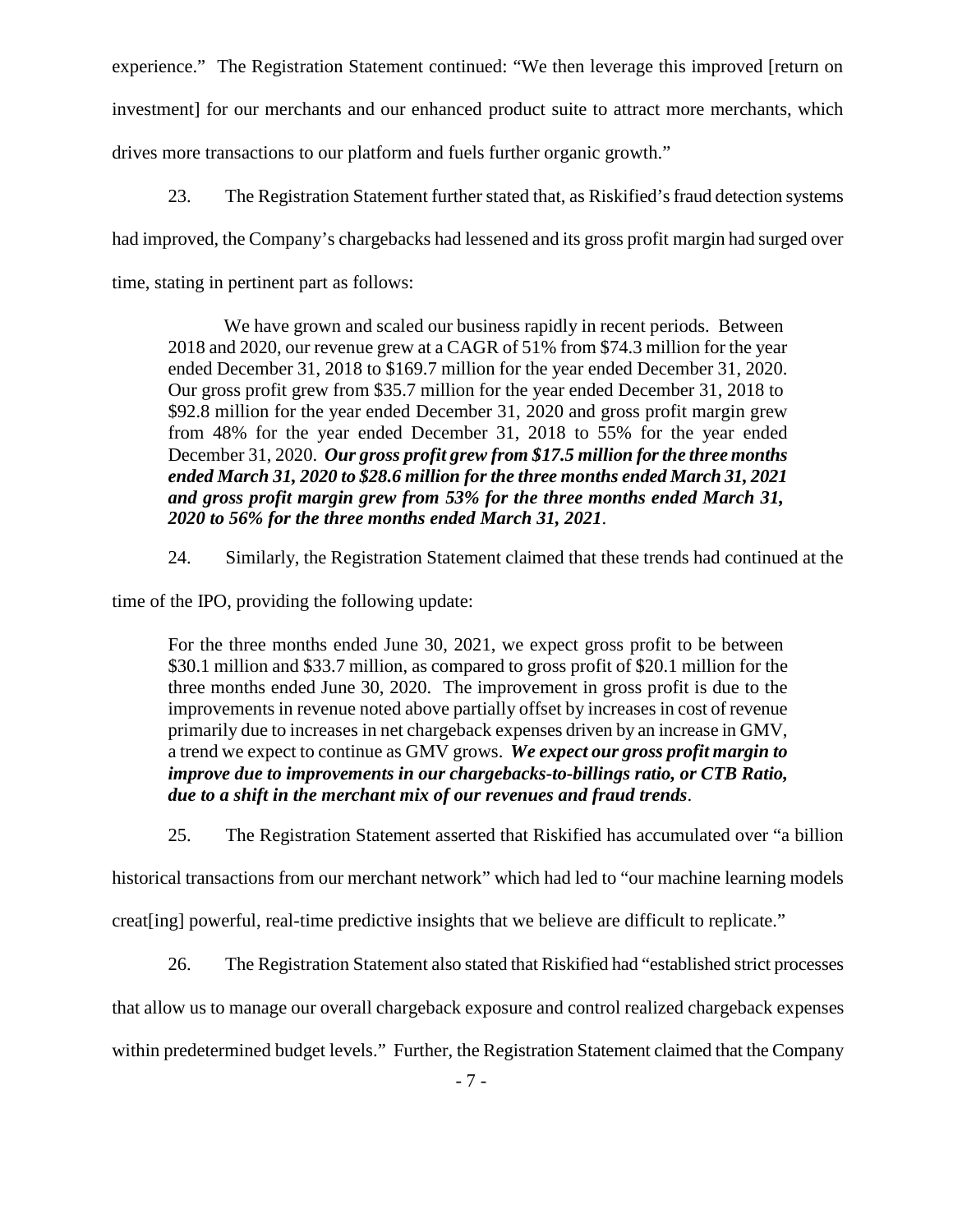"constantly adjust[s its] merchants' approval and chargeback rates to rebalance exposure and our expected expenses during any given period."

27. The Registration Statement further represented that Riskified had "established strict processes that allow [the Company] to manage our overall chargeback exposure and control chargeback expenses within predetermined budget levels." The Registration Statement described how Riskified was purportedly "able to control the chargeback expense" the Company incurs, claiming that Riskified had been able to reduce chargebacks as a percentage of its billingsfrom 42% in 2019 to 37% in 2020, which had "helped drive gross profit margin expansion." The Registration Statement added that chargebacks at Riskified as a percentage of billings continued to decrease at the time of the IPO, purportedly decreasing from 45% for the three months ended March 31, 2020 to just 37% for the three months ended March 31, 2021. The Registration Statement similarly asserted that"[a]s of March 31, 2021, [Riskified's] portfolio of potential chargeback liabilities was diversified across a number of industries, hundreds of merchants and millions of individual transactions."

28. In addition, the Registration Statement stated that Riskified's "models are trained on a large and diverse population of historical chargeback transactions accumulated since our founding," which had "increas[ed] the accuracy of our eCommerce risk management platform." The Registration Statement stated that Riskified's "chargeback expenses become less volatile over time as we scale." The Registration Statement further represented that the Company had diversified its risk, stating that, "[a]s of December 31, 2020, our portfolio of potential chargeback liabilities was diversified across a number of industries, hundreds of merchants and millions of individual transactions," which "significantly reduces the likelihood of material unexpected chargeback expenses."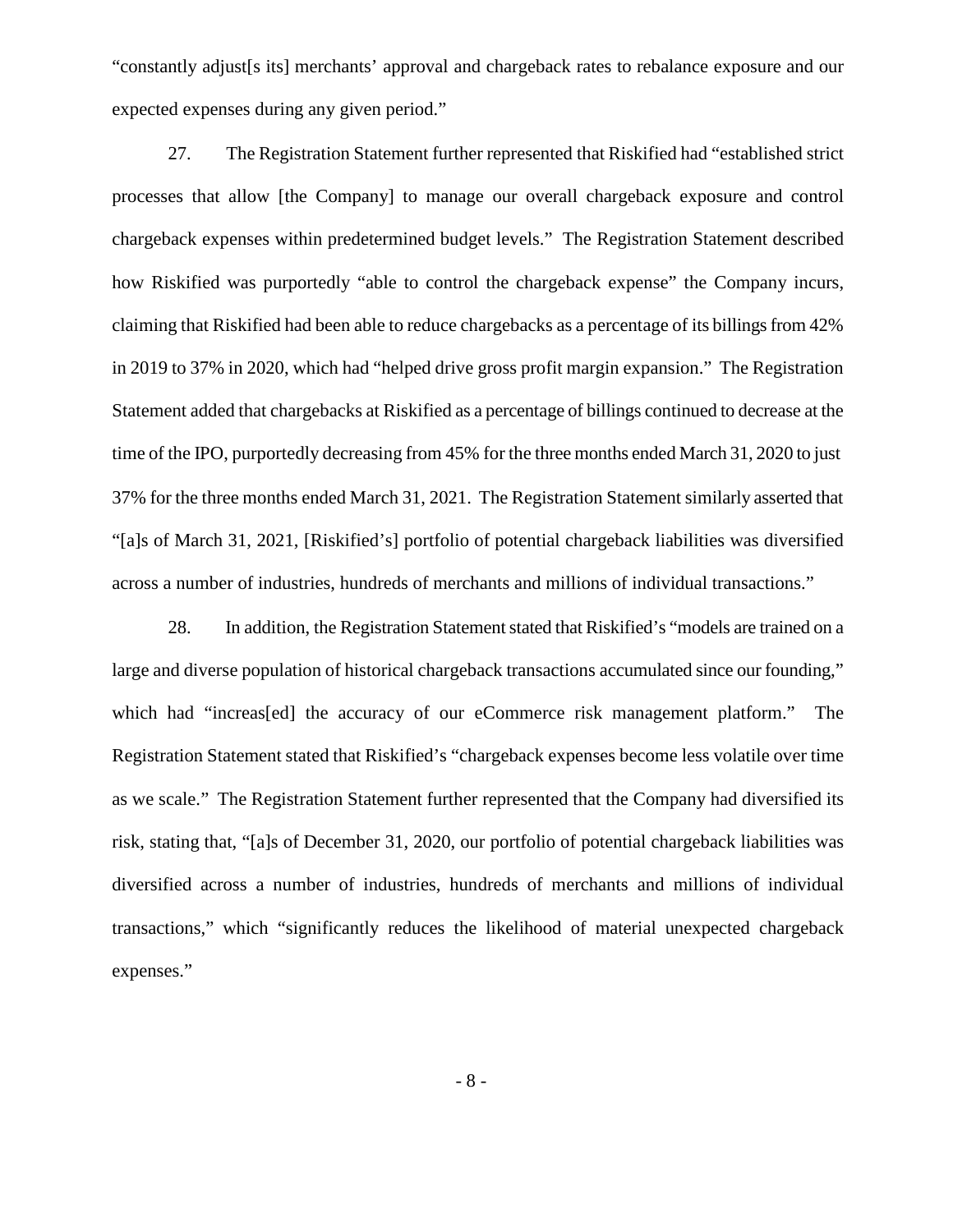29. The statementsin ¶¶21-28, above, were inaccurate statements of material fact because they failed to disclose the following adverse facts that existed at the time of the IPO:

(a) that as Riskified expanded its user base, the quality of the Company's machine learning platform had deteriorated (rather than improved as represented in the Registration Statement), because of, among other things, inaccuracies in the algorithms associated with onboarding new merchants and entering new geographies and industries;

(b) that Riskified had expanded its customer base into industries with relatively high rates of fraud – including partnerships with cryptocurrency and remittance business – in which the Company had limited experience and that this expansion has negatively impacted the effectiveness of the Company's machine learning platform;

(c) that, as a result of (a)-(b) above, Riskified was suffering from materially higher chargebacks and cost of revenue and depressed gross profits and gross profit margins during its third fiscal quarter of 2021; and

(d) that, as a result of (a)-(c) above, the Registration Statement's representations regarding Riskified's historical financial and operational metrics and purported market opportunities did not accurately reflect the actual business, operations, and financial results and trajectory of the Company prior to and at the time of the IPO, and were materially false and misleading, and lacked a factual basis.

30. Furthermore, Item 303 of SEC Regulation S-K, 17 C.F.R. §229.303(b)(2)(ii) ("Item 303"), required defendants to "[d]escribe any known trends or uncertainties that have had or that are reasonably likely to have a material favorable or unfavorable impact on net sales or revenues or income from continuing operations." Similarly, Item 105 of SEC Regulation S-K, 17 C.F.R. §229.105 ("Item 105"), required, in the "Risk Factors" section of registration statements and

- 9 -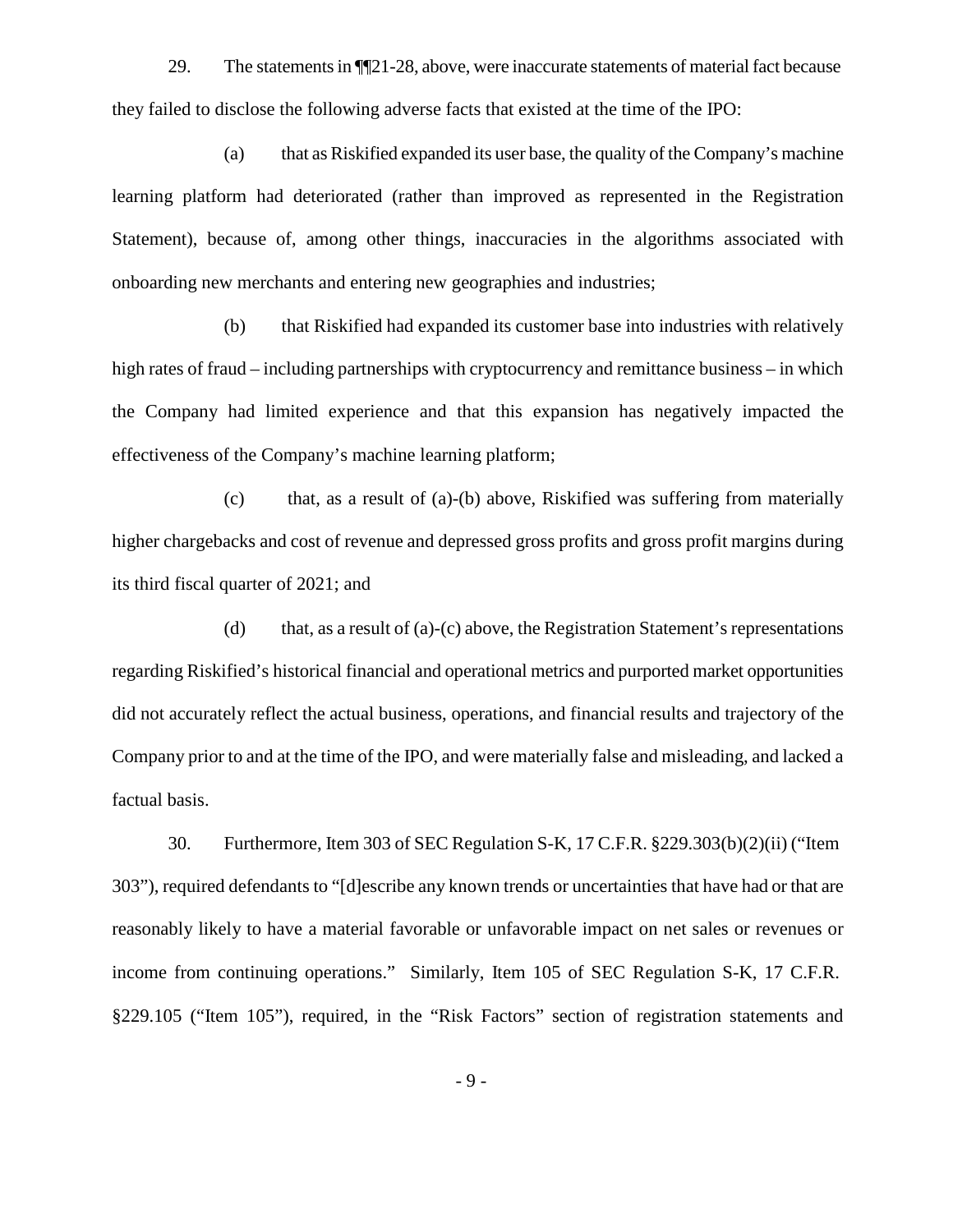prospectuses, "a discussion of the material factors that make an investment in the registrant or offering speculative or risky" and required each risk factor to "adequately describe[] the risk."

31. The failure of the Registration Statement to disclose that Riskified's artificial intelligence was not as effective in limiting chargebacks as claimed and had in fact deteriorated as the business grew, leading to materially adverse impacts to the Company'sfinancial results, violated Item 303, because these undisclosed facts were known to defendants and would (and did) have an unfavorable impact on the Company's sales, revenues and income from continuing operations. This failure also violated Item 105, because these adverse facts created significant risks that were not disclosed even though they were some of the most significant factors that made an investment in Riskified shares speculative or risky.

32. Indeed, the risk factors that were provided in the Registration Statement were themselves materially misleading because they provided generic statements of potential or contingent risk, yet failed to disclose that the potential future adverse impacts described therein were already occurring. For example, the Registration Statement stated that "[i]f our machine learning models fail to accurately detect fraud, or any of the other components of our automated decisioning process fail, we *may* experience higher than forecasted chargebacks" which "*may*" lead to Riskified's business, financial condition and results of operations being adversely affected. Yet, the Registration Statement failed to disclose that Riskified's machine learning platform was *already* faltering as the Company entered new geographies and industries with higher incidents of fraud, leading to a higher chargeback expense and worse gross margins than the historical figures represented in the Registration Statement. The Registration Statement's omission of adverse facts regarding Riskified's risk management platform rendered the discussion of possible future contingent risks themselves materially false and misleading.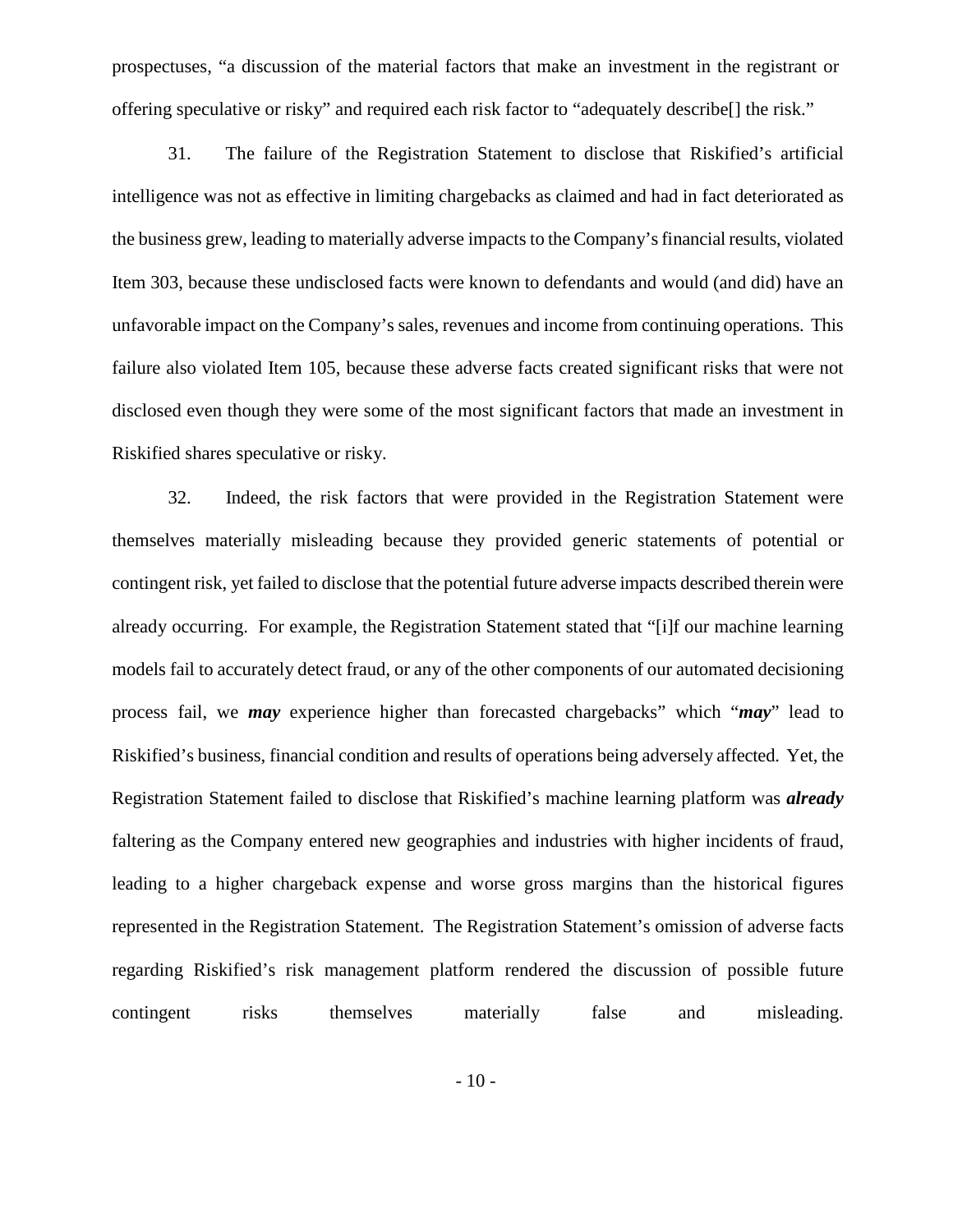#### **EVENTS FOLLOWING THE IPO**

33. On September 9, 2021, Riskified issued a press release announcing the Company's financial results for the second quarter ended June 30,2021 – *i.e.*, the quarter *prior to* the IPO. On a conference call to discuss the results, defendant Dotcheva stated that Riskified tended "to experience" higher chargebacks when we enter a new industry."

34. On November 16, 2021, Riskified issued a press release announcing the Company's financial results for the third quarter ended September 30, 2021 – *i.e.*, the quarter *during which* the IPO was conducted. The release reported that Riskified's revenue growth had declined to 26% year over-year, compared to 55% and 47% revenue growth year-over-year for the first and second quarters of 2021 respectively. Similarly, Riskified's GMV growth had declined to 28% year-over year compared to 77% and 55% respectively for the first two quarters of 2021. Moreover, the Company's gross profits had increased only 10% year-over-year, far below the Company's already decelerated revenue growth trajectory. The Company's gross profit margins had plummeted to just 46% during the quarter, compared to 56% and 60% in thefirst and second quarter of 2021 respectively, as gross profit *fell* sequentially to \$24.3 million compared to \$28.6 million and \$33.3 million in the first and second quarters of 2021 respectively. Further, Riskified's cost of revenue had jumped to *\$28.3 million* in the third quarter of 2021, primarily as a result of a sharp increase in chargeback expenses, representing a *50% increase* year-over-year and nearly 30% above the Company's cost of revenue for the first and second quarters of 2021.

35. Also on November 16, 2021, Riskified hosted an earnings call to discuss the results. During the call, defendant Dotcheva blamed the Company's growing merchant base as a primary cause of increased chargebacks, stating that Riskified had "onboarded several new large merchants as well as merchants from new industries to us, such as Payments, which changed our merchant portfolio mix and overall risk levels." In response to analyst questions, defendant Dotcheva stated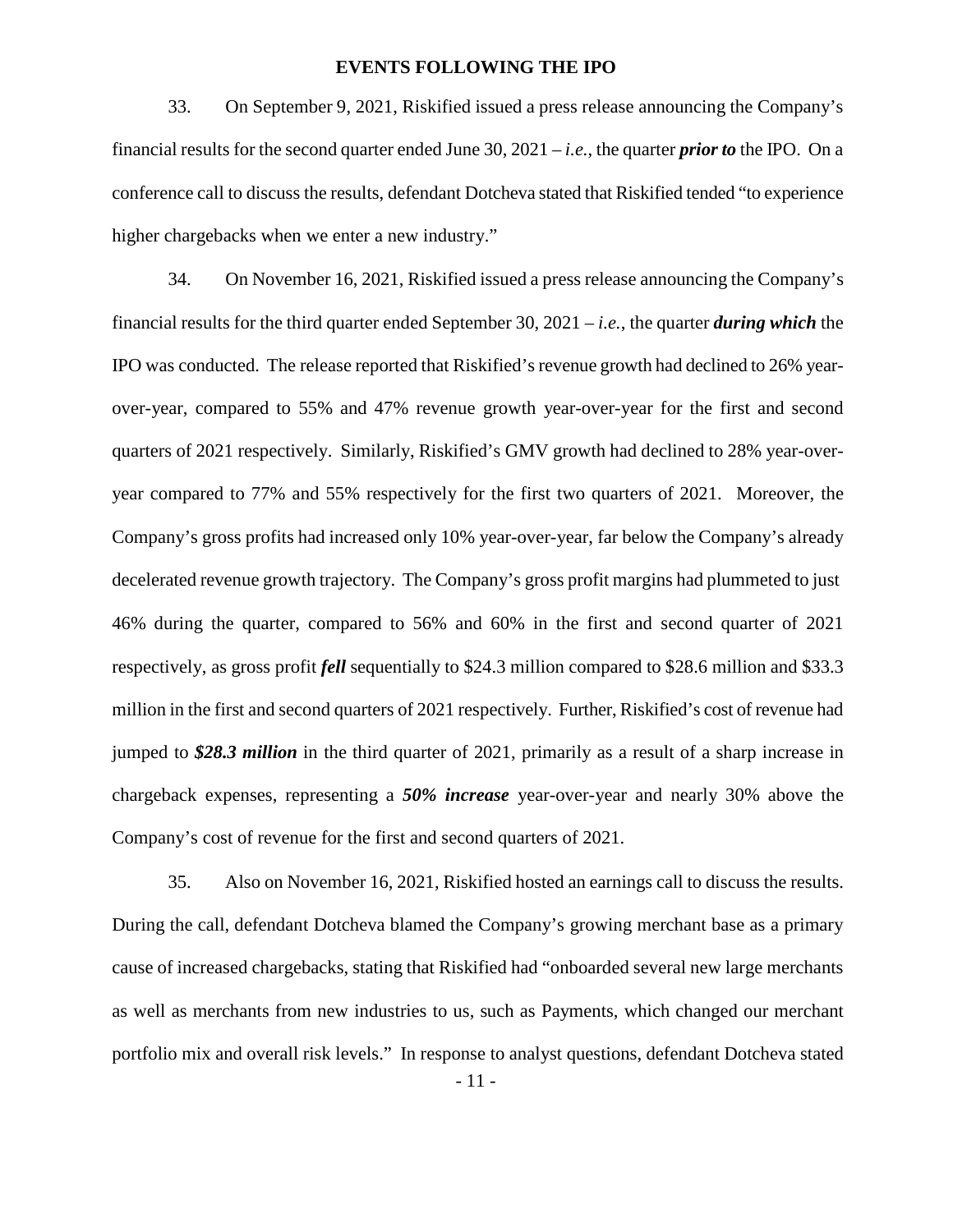that these increased chargebacks were "expected" and "definitely aligned to our expectations" (even though they had not been disclosed to investors in the Registration Statement) and, further were expected to "continue to affect us in the future" as the Company grew with "new merchants, ... new industries, [and] new geographic trends." He later added that "merchant leaks and the portfolio of merchants that we've added and additional factories as we're getting into payments. . . hasimpacted Q3." Similarly, defendant Gal stated that, during the quarter, Riskified "had a more pronounced impact from new categories like remittance and crypto, which we anticipate will kind of normalize over time as our machine learning models get better."

36. On February 23, 2022, Riskified issued a press release announcing the Company's financial results for the fourth quarter and year ended December 31, 2021. The release reported that Riskified's revenue growth and GMV growth had continued to decelerate during the quarter to just 22% and 23%, respectively, year-over-year. Further, Riskified's gross profit growth remained muted, at just 10.7% year-over-year-growth during the quarter, and the Company's cost of revenue had continued to climb to more than \$33 million during the quarter compared to just \$23.9 million during the fourth quarter of 2020. In addition, the release stated that Riskified expected to generate only between \$254 million and \$257 million in 2022 revenues (which would represent only 11.5% year-over-year growth) and an adjusted 2022 EBITDA of between negative \$69 million and \$66 million (which would more than *triple* the losses suffered by the Company in 2021), indicating that the adverse business trends being suffered by the Company were in fact accelerating.

37. Also on February 23, 2022, Riskified hosted an earnings call to discuss the results. During the call, defendant Dotcheva stated that the year-over-year decline in gross profit margin experienced by the Company during the fourth quarter (53% compared to 58% the prior year period) "was driven primarily by [Riskified's] expansion into new industries and regions, increase of the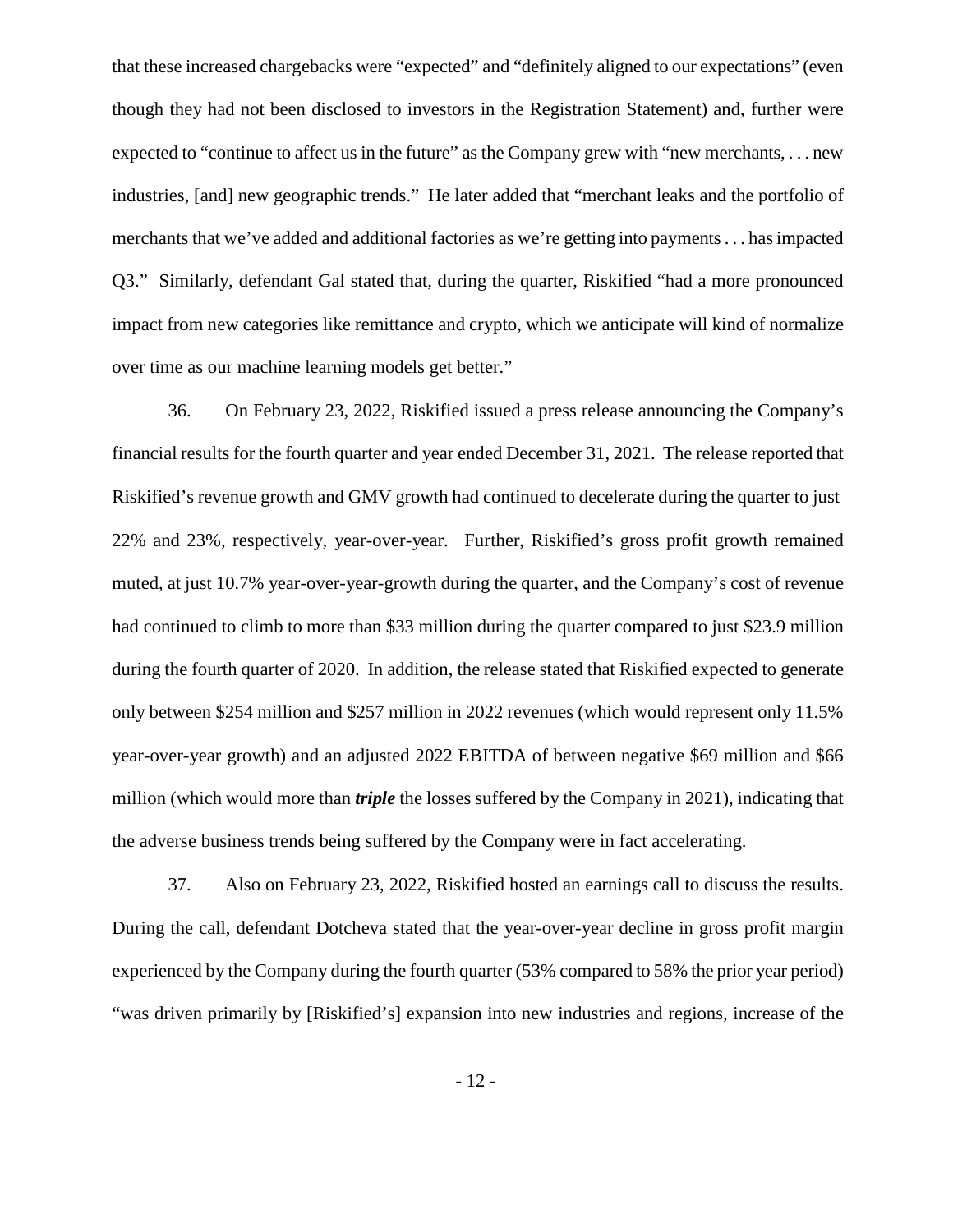tickets in travel industry as a percentage of total billings as well as the onboarding of new merchants." Defendant Dotcheva also stated that the Company's expected gross margin for 2022 would be only "at or above 51%."

38. At the time of the filing of this complaint, Riskified Class A shares traded below \$6 per share, more than *70%* below the IPO price.

## **CLASS ACTION ALLEGATIONS**

39. Plaintiff brings this action as a class action on behalf of all persons or entities who purchased Riskified's Class A ordinary shares in or traceable the IPO (the "Class"). Excluded from the Class are defendants and their families, the officers, directors and affiliates of the defendants, at all relevant times, and members of their immediate families, and their legal representatives, heirs, successors, or assigns and any entity in which defendants have or had a controlling interest.

40. The members of the Class are so numerous that joinder of all members is impracticable. Riskified's Class A ordinary shares are actively traded on the NYSE and millions of shares were sold in the IPO. While the exact number of Class members is unknown to plaintiff at this time and can only be ascertained through appropriate discovery, plaintiff believes that there are hundreds of members in the proposed Class. Record owners and other members of the Class may be identified from records maintained by Riskified or its transfer agent and may be notified of the pendency of this action by mail, using the form of notice similar to that customarily used in securities class actions, including being given an opportunity to exclude themselves from the Class.

41. Plaintiff's claims are typical of the claims of the members of the Class, as all members of the Class are similarly affected by defendants' wrongful conduct in violation of federal law as complained of herein.

- 13 - 42. Plaintiff will fairly and adequately protect the interests of the members of the Class and has retained counsel competent and experienced in class and securities litigation.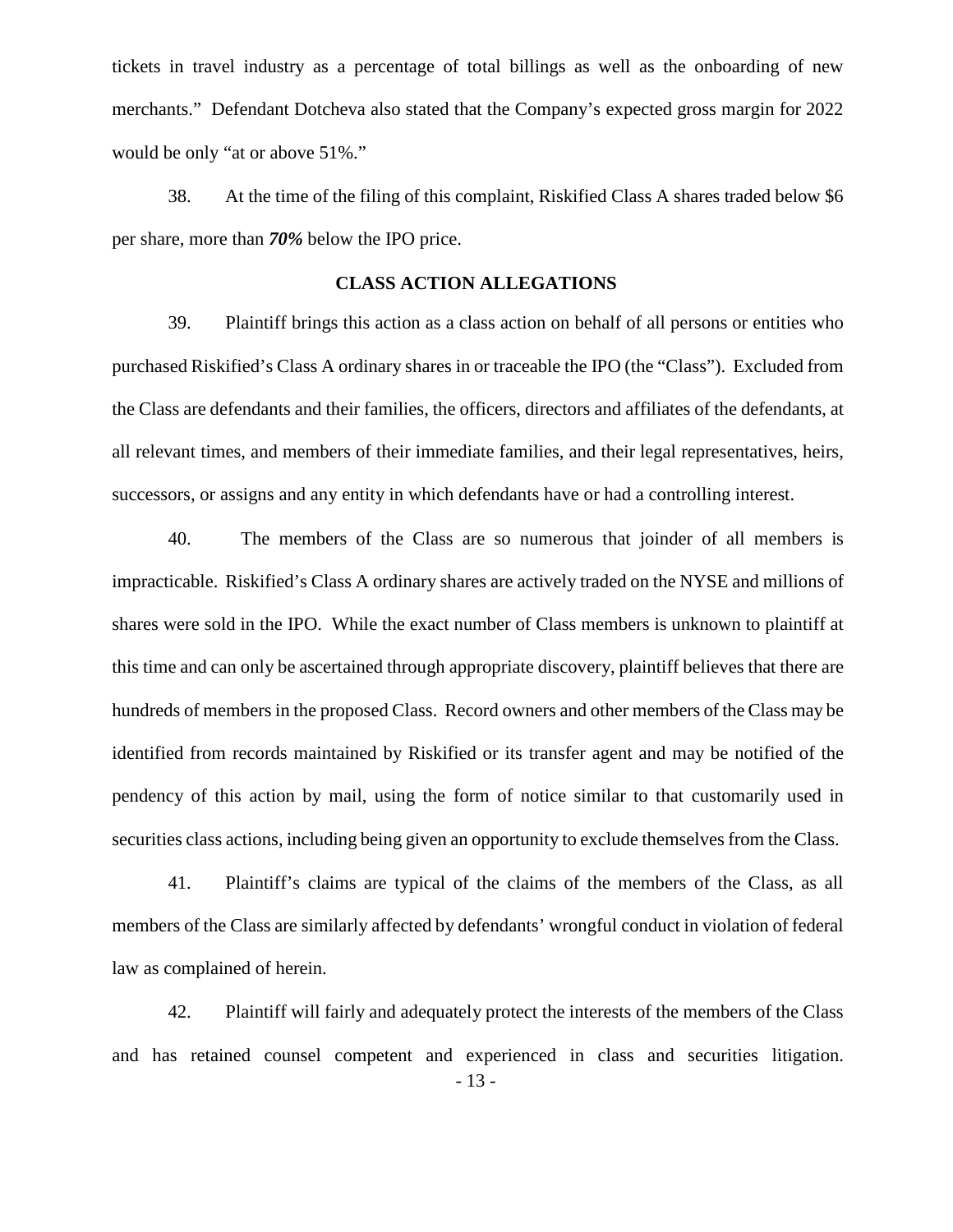43. Common questions of law and fact exist as to all members of the Class and predominate over any questions solely affecting individual members of the Class. Among the questions of law and fact common to the Class are:

(a) whether defendants violated the 1933 Act;

(b) whether statements made by defendants to the investing public in the Registration Statement misrepresented material facts about the business, operations and risks of investing in Riskified; and

(c) to what extent the members of the Class have sustained damages and the proper measure of damages.

44. A class action is superior to all other available methods for the fair and efficient adjudication of this controversy since joinder of all members is impracticable. Furthermore, as the damages suffered by individual Class members may be relatively small, the expense and burden of individual litigation make it impossible for members of the Class to individually redress the wrongs done to them. There will be no difficulty in the management of this action as a class action.

#### **COUNT I**

## **For Violation of §11 of the 1933 Act Against All Defendants**

45. Plaintiff repeats and realleges ¶¶1-44 by reference.

46. This Count is brought pursuant to §11 of the 1933 Act, 15 U.S.C. §77k, on behalf of the Class, against all defendants.

47. This Count does not sound in fraud. Plaintiff does not allege that any of the defendants had scienter or fraudulent intent, which are not elements of a §11 claim.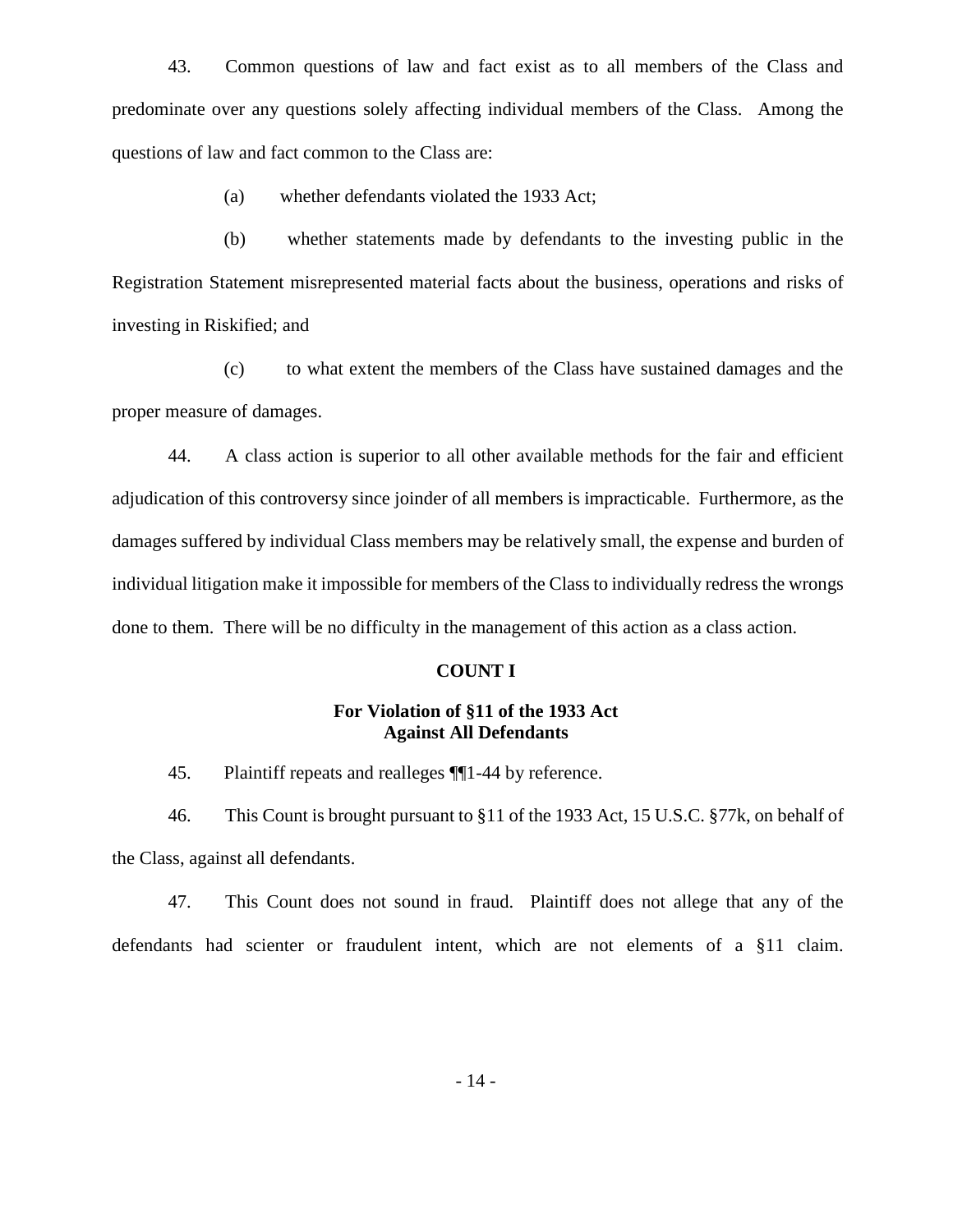48. The Registration Statement for the IPO was inaccurate and misleading, contained untrue statements of material fact, omitted to state other facts necessary to make the statements made not misleading, and omitted to state material facts required to be stated therein.

49. The defendants named herein were responsible for the contents and dissemination of the Registration Statement as signatories and/or directors of the Company or as the underwriters of the IPO.

50. Riskified isthe registrant for the IPO. As the issuer of the shares, Riskified isstrictly liable to plaintiff and the Class for the misstatements and omissions.

51. None of the defendants named herein made a reasonable investigation or possessed reasonable grounds for the belief that the statements contained in the Registration Statement were true and without omissions of any material facts and were not misleading.

52. By reason of the conduct alleged herein, each defendant violated, and/or controlled a person who violated, §11 of the 1933 Act.

53. Plaintiff purchased Riskified Class A ordinary shares registered pursuant to the Registration Statement and traceable to the IPO.

54. Plaintiff and the Class have sustained damages. The value of Riskified Class A ordinary shares has declined substantially subsequent to and due to defendants' violations.

55. At the time of their purchases of Riskified Class A ordinary shares, plaintiff and other members of the Class were without knowledge of the facts concerning the wrongful conduct alleged herein. Less than one year has elapsed from the time that plaintiff discovered or reasonably could have discovered the facts upon which this complaint is based to the time that plaintiff filed this complaint. Less than three years have elapsed between the time that the securities upon which this Count is brought were offered to the public and the time plaintiff filed this complaint.

- 15 -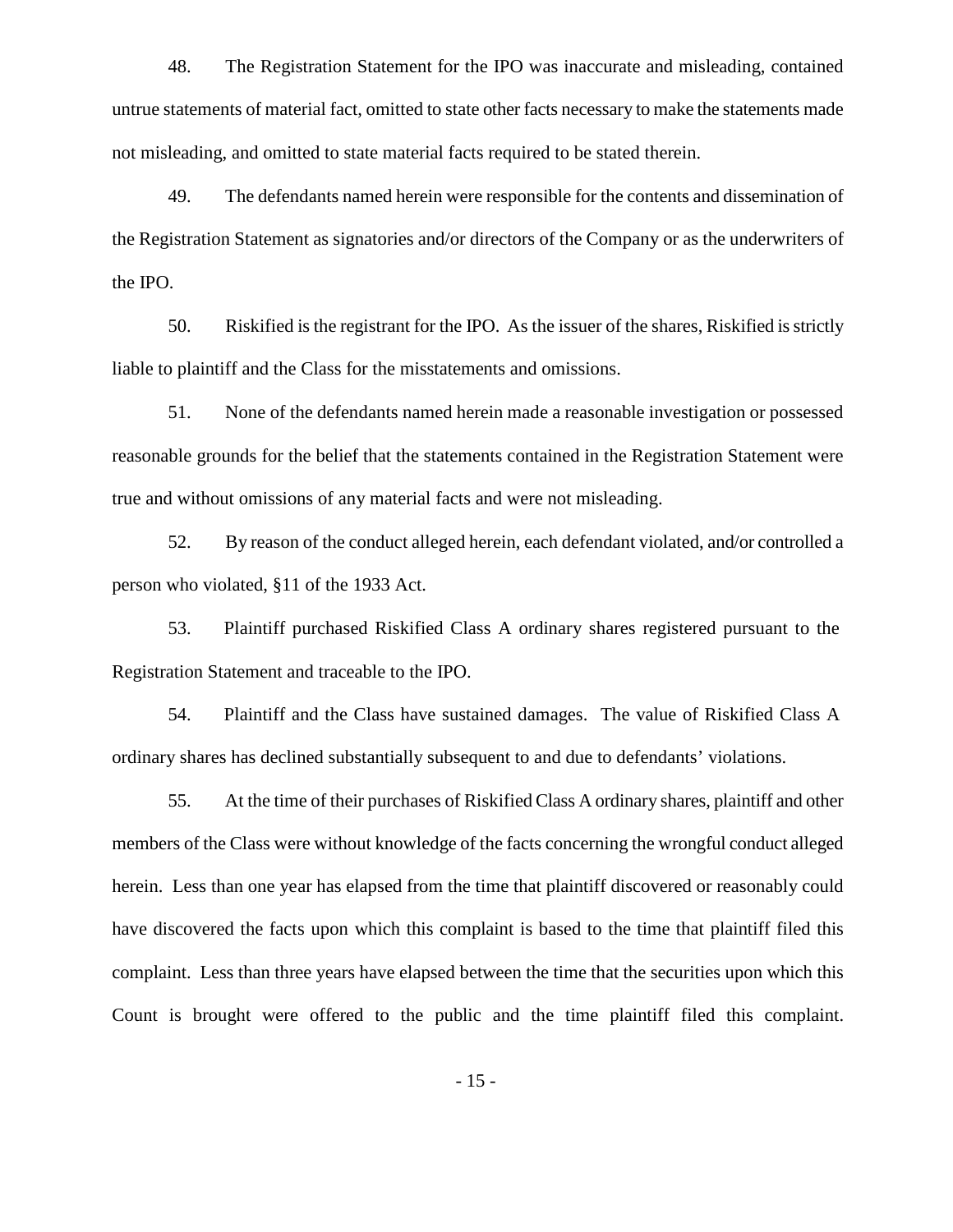### **COUNT II**

## **For Violation of §15 of the 1933 Act Against Riskified and the Individual Defendants**

56. Plaintiff repeats and realleges ¶¶1-55 by reference.

57. This Count is brought pursuant to §15 ofthe 1933 Act against Riskified and the Individual Defendants.

58. The Individual Defendants controlled Riskified at the time of the IPO by virtue of their dominant voting power and status as the Company's controlling shareholders, directors and/or senior officers. The Individual Defendants each had a series of direct and/or indirect business and/or personal relationships with other directors and/or officers and/or major shareholders of Riskified.

59. Defendant Riskified controlled the Individual Defendants and all of its employees.

60. The defendants named herein each were culpable participants in the violations of  $§11$ of the 1933 Act alleged in the Count above, based on their participation in the Company's reporting on financial and operational results to investors, having signed or authorized the signing of the Registration Statement, selling Riskified Class A ordinary sharesin the IPO and/or having otherwise participated in the process that allowed the IPO to be successfully completed.

### **PRAYER FOR RELIEF**

WHEREFORE, plaintiff prays for relief and judgment as follows:

A. Determining that this action is a proper class action, designating plaintiff as Lead Plaintiff and certifying plaintiff as a class representative under Rule 23 of the Federal Rules of Civil Procedure and plaintiff's counsel as Lead Counsel;

B. Awarding compensatory damages in favor of plaintiff and the other Class members against all defendants, jointly and severally, for all damages sustained as a result of defendants' wrongdoing, in an amount to be proven at trial, including interest thereon;